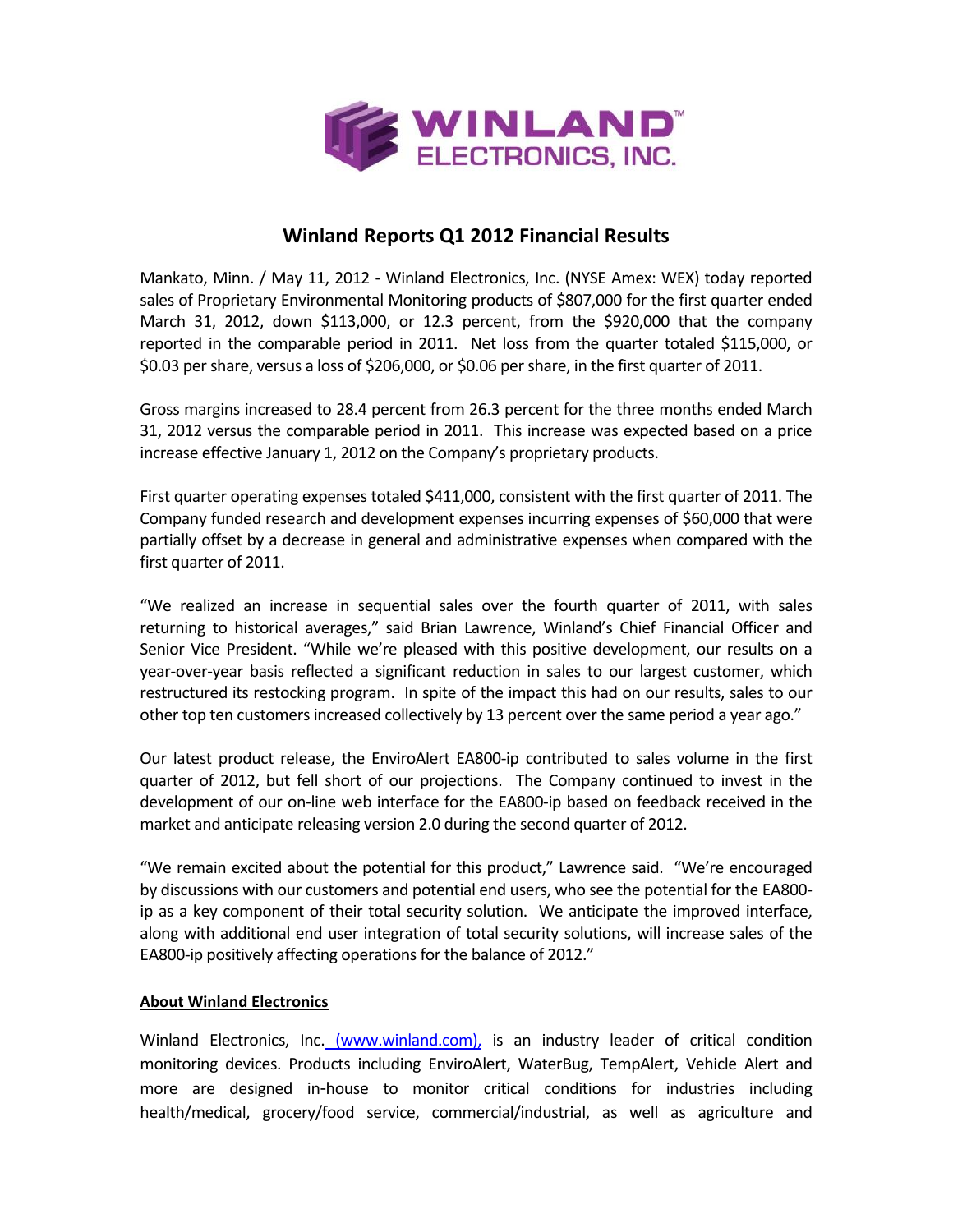residential. Proudly made in the USA, Winland products are compatible with any hard wire or wireless alarm system and are available through distribution worldwide. Headquartered in Mankato, MN, Winland trades on the NYSE Amex Exchange under the symbol WEX.

CONTACT: Brian Lawrence Tony Carideo CFO & Senior Vice President The Carideo Group, Inc. (507) 625‐7231 (612) 317‐2881

## **Cautionary Statements**

Certain statements contained in this press release and other written and oral statements made from time to time by the company do not relate strictly to historical or current facts. As such, they are considered forward‐looking statements, which provide current expectations or forecasts of future events. The statements included in this release with respect to the following matters are forward looking statements; that (i) the EnviroAlert EA800-ip on-line web interface version 2.0 will be released in the second quarter of 2012; (ii) the EnviroAlert EA800‐ip has the potential to become a key component of end‐user total security solutions; and (iii) the EnviroAlert EA800-ip will positively affect the company's operating results in 2012. These statements involve risks and uncertainties, known and unknown, including among other risks that (i) the EnviroAlert EA800‐ip on‐line web interface will be released during the second quarter of 2012; (ii) the EnviroAlert EA800‐ip will become a key component of end-users total security solutions; and (iii) the EnviroAlert EA800-ip will positively affect the company's operating results going forward. Consequently, no forward‐looking statement can be guaranteed and actual results may vary materially.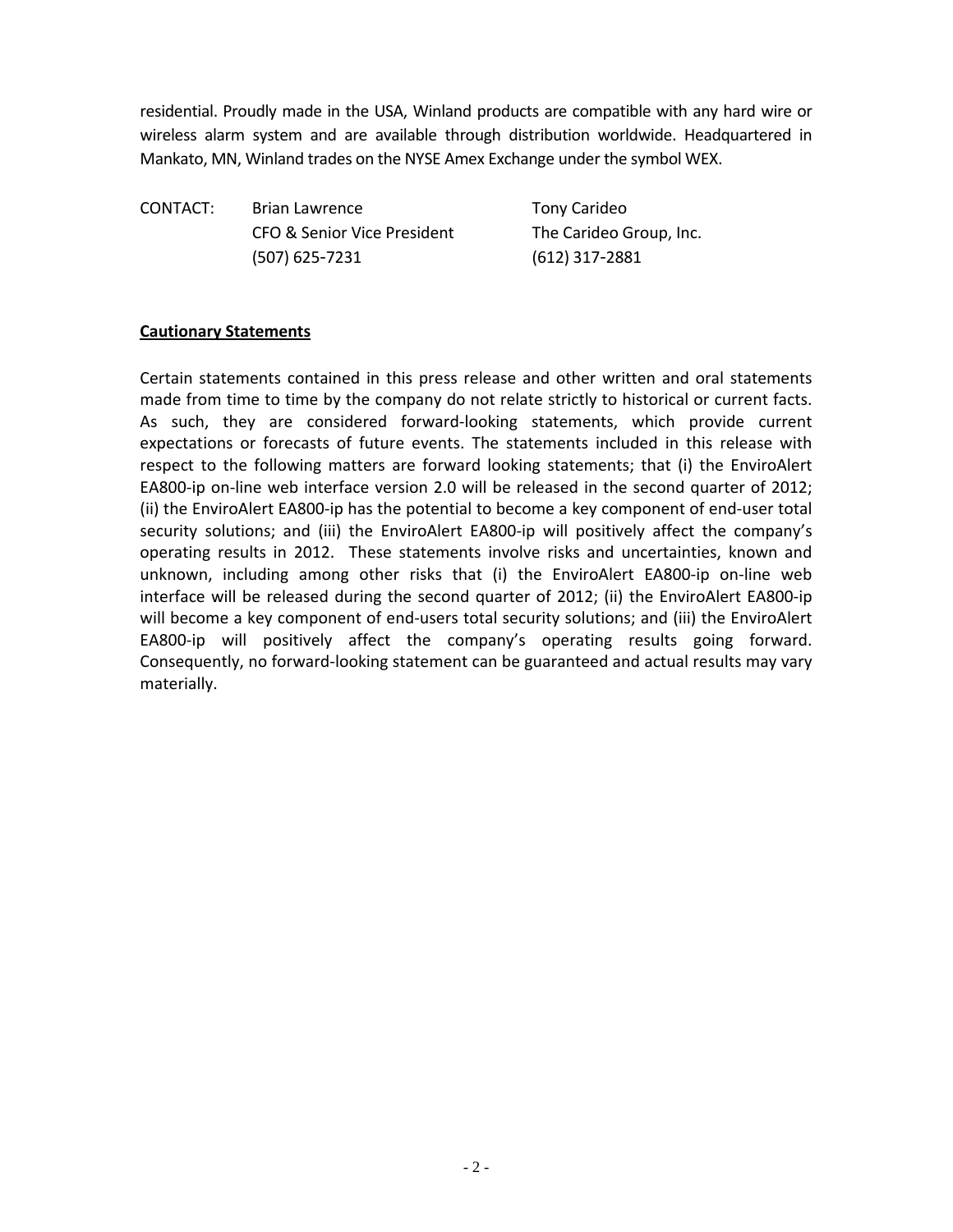# **WINLAND ELECTRONICS, INC. CONDENSED STATEMENTS OF OPERATIONS**

#### (In Thousands, Except Share and Per Share Data)

(unaudited)

|                                                          | For the Three Months Ended March 31, |           |    |                          |  |
|----------------------------------------------------------|--------------------------------------|-----------|----|--------------------------|--|
|                                                          |                                      | 2012      |    | 2011                     |  |
| Net sales                                                | \$                                   | 807       | \$ | 920                      |  |
| Cost of sales                                            |                                      | 578       |    | 678                      |  |
| <b>Gross profit</b>                                      |                                      | 229       |    | 242                      |  |
| Operating expenses:                                      |                                      |           |    |                          |  |
| General and administrative                               |                                      | 147       |    | 207                      |  |
| Sales and marketing                                      |                                      | 204       |    | 196                      |  |
| Research and development                                 |                                      | 60        |    | $\overline{\phantom{a}}$ |  |
| Total operating expenses                                 |                                      | 411       |    | 403                      |  |
| <b>Operating loss</b>                                    |                                      | (182)     |    | (161)                    |  |
| Other income (expenses):                                 |                                      |           |    |                          |  |
| Rental revenue                                           |                                      | 65        |    |                          |  |
| Interest expense                                         |                                      |           |    | (24)                     |  |
| Other, net                                               |                                      | 2         |    | $\overline{c}$           |  |
| Total other income (expense)                             |                                      | 67        |    | (22)                     |  |
| Loss from continuing operations before income taxes      |                                      | (115)     |    | (183)                    |  |
| Income tax expense                                       |                                      |           |    | (9)                      |  |
| Loss from continuing operations                          |                                      | (115)     |    | (192)                    |  |
| Loss from discontinued operations, net of tax            |                                      |           |    | (14)                     |  |
| <b>Net loss</b>                                          |                                      | (115)     | S, | (206)                    |  |
| Loss per common share data:                              |                                      |           |    |                          |  |
| Basic and diluted                                        | \$                                   | (0.03)    | \$ | (0.06)                   |  |
| Loss from continuing operations per common share data:   |                                      |           |    |                          |  |
| Basic and diluted                                        | \$                                   | (0.03)    | \$ | (0.06)                   |  |
| Loss from discontinued operations per common share data: |                                      |           |    |                          |  |
| Basic and diluted                                        | \$                                   | (0.00)    | \$ | (0.00)                   |  |
| Weighted-average number of common shares outstanding:    |                                      |           |    |                          |  |
| Basic and diluted                                        |                                      | 3,701,630 |    | 3,699,230                |  |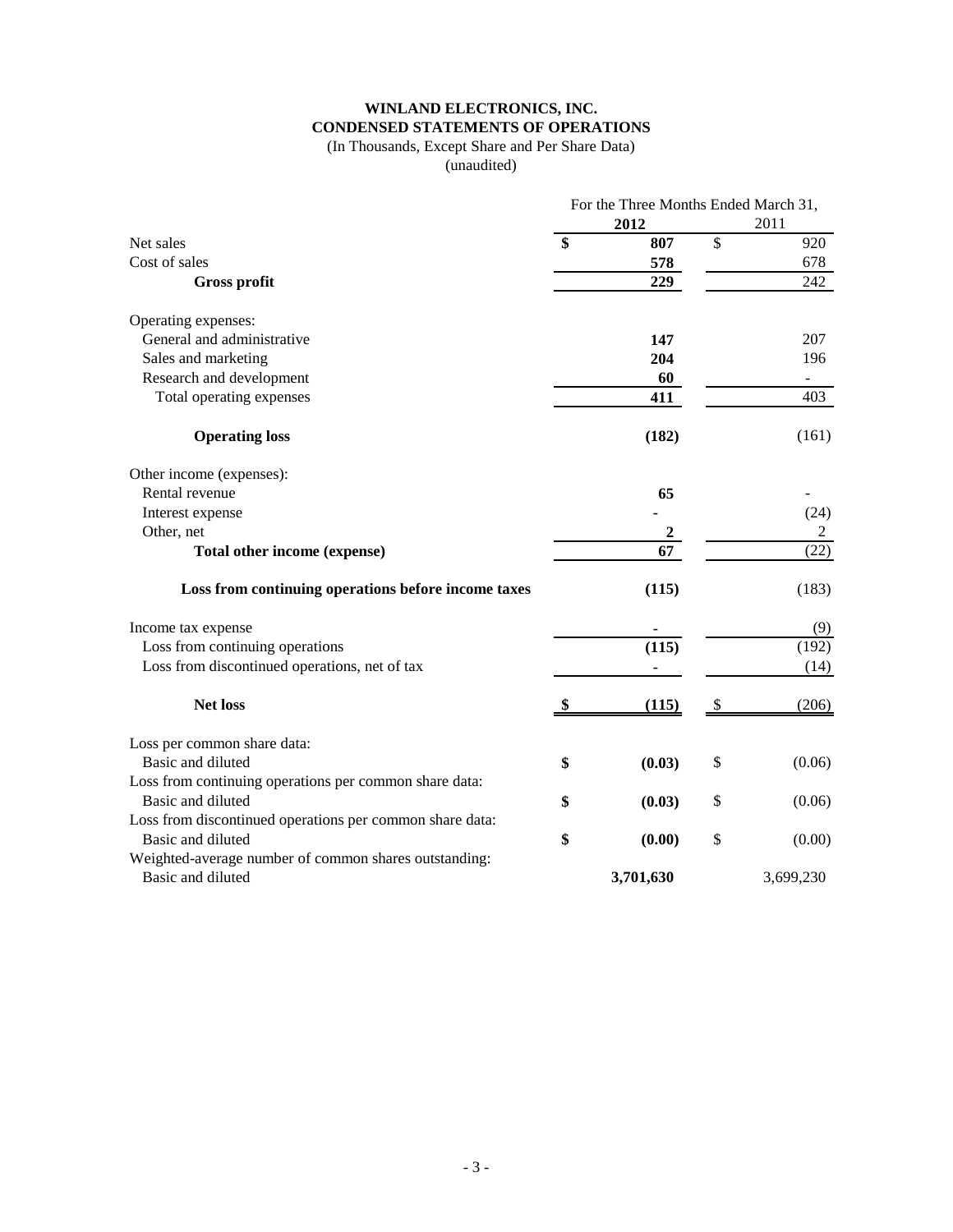## **WINLAND ELECTRONICS, INC. CONDENSED BALANCE SHEETS**

(In Thousands, Except Share Data)

| 2012<br>2011<br><b>ASSETS</b><br>(Unaudited)<br><b>Current Assets</b><br>\$<br>\$<br>809<br>1,031<br>Cash and cash equivalents<br>Accounts receivable, less allowance for doubtful<br>accounts of \$7 as of March 31, 2012 and December 31, 2011<br>414<br>449<br>Inventories<br>498<br>567<br>Prepaid expenses and other assets<br>77<br>31<br>2,078<br><b>Total current assets</b><br>1,798<br>Property and Equipment, at cost<br>Property and equipment<br>319<br>314<br>Less accumulated depreciation and amortization<br>255<br>246<br>Net property and equipment<br>64<br>68<br>Assets held for sale, net<br>2,135<br>2,135<br>Deferred rent receivable<br>251<br>261<br>\$<br>\$<br><b>Total assets</b><br>4,248<br>4,542<br><b>LIABILITIES AND STOCKHOLDERS' EQUITY</b><br><b>Current Liabilities</b><br>\$<br>\$<br>421<br>Accounts payable<br>307<br>Accrued liabilities:<br>Compensation<br>52<br>110<br>Other<br>25<br>30<br>561<br><b>Total current liabilities</b><br>384<br><b>Long-Term Liabilities</b><br>Deferred revenue<br>104<br>106<br><b>Total long-term liabilities</b><br>104<br>106<br><b>Total liabilities</b><br>488<br>667<br><b>Stockholders' Equity</b><br>Common stock, par value \$0.01 per share; authorized 20,000,000 shares; issued<br>and outstanding 3,701,630 as of March 31, 2012 and December 31, 2011<br>37<br>37<br>Additional paid-in capital<br>5,014<br>5,014<br>Accumulated deficit<br>(1,291)<br>3,760<br>3,875<br>Total stockholders' equity<br>4,248<br>Total liabilities and stockholders' equity<br>\$<br>\$<br>4,542 |  |  | March 31, |  | December 31, |  |
|----------------------------------------------------------------------------------------------------------------------------------------------------------------------------------------------------------------------------------------------------------------------------------------------------------------------------------------------------------------------------------------------------------------------------------------------------------------------------------------------------------------------------------------------------------------------------------------------------------------------------------------------------------------------------------------------------------------------------------------------------------------------------------------------------------------------------------------------------------------------------------------------------------------------------------------------------------------------------------------------------------------------------------------------------------------------------------------------------------------------------------------------------------------------------------------------------------------------------------------------------------------------------------------------------------------------------------------------------------------------------------------------------------------------------------------------------------------------------------------------------------------------------------------------------------------------------|--|--|-----------|--|--------------|--|
|                                                                                                                                                                                                                                                                                                                                                                                                                                                                                                                                                                                                                                                                                                                                                                                                                                                                                                                                                                                                                                                                                                                                                                                                                                                                                                                                                                                                                                                                                                                                                                            |  |  |           |  |              |  |
|                                                                                                                                                                                                                                                                                                                                                                                                                                                                                                                                                                                                                                                                                                                                                                                                                                                                                                                                                                                                                                                                                                                                                                                                                                                                                                                                                                                                                                                                                                                                                                            |  |  |           |  |              |  |
|                                                                                                                                                                                                                                                                                                                                                                                                                                                                                                                                                                                                                                                                                                                                                                                                                                                                                                                                                                                                                                                                                                                                                                                                                                                                                                                                                                                                                                                                                                                                                                            |  |  |           |  |              |  |
|                                                                                                                                                                                                                                                                                                                                                                                                                                                                                                                                                                                                                                                                                                                                                                                                                                                                                                                                                                                                                                                                                                                                                                                                                                                                                                                                                                                                                                                                                                                                                                            |  |  |           |  |              |  |
|                                                                                                                                                                                                                                                                                                                                                                                                                                                                                                                                                                                                                                                                                                                                                                                                                                                                                                                                                                                                                                                                                                                                                                                                                                                                                                                                                                                                                                                                                                                                                                            |  |  |           |  |              |  |
|                                                                                                                                                                                                                                                                                                                                                                                                                                                                                                                                                                                                                                                                                                                                                                                                                                                                                                                                                                                                                                                                                                                                                                                                                                                                                                                                                                                                                                                                                                                                                                            |  |  |           |  |              |  |
|                                                                                                                                                                                                                                                                                                                                                                                                                                                                                                                                                                                                                                                                                                                                                                                                                                                                                                                                                                                                                                                                                                                                                                                                                                                                                                                                                                                                                                                                                                                                                                            |  |  |           |  |              |  |
|                                                                                                                                                                                                                                                                                                                                                                                                                                                                                                                                                                                                                                                                                                                                                                                                                                                                                                                                                                                                                                                                                                                                                                                                                                                                                                                                                                                                                                                                                                                                                                            |  |  |           |  |              |  |
|                                                                                                                                                                                                                                                                                                                                                                                                                                                                                                                                                                                                                                                                                                                                                                                                                                                                                                                                                                                                                                                                                                                                                                                                                                                                                                                                                                                                                                                                                                                                                                            |  |  |           |  |              |  |
|                                                                                                                                                                                                                                                                                                                                                                                                                                                                                                                                                                                                                                                                                                                                                                                                                                                                                                                                                                                                                                                                                                                                                                                                                                                                                                                                                                                                                                                                                                                                                                            |  |  |           |  |              |  |
|                                                                                                                                                                                                                                                                                                                                                                                                                                                                                                                                                                                                                                                                                                                                                                                                                                                                                                                                                                                                                                                                                                                                                                                                                                                                                                                                                                                                                                                                                                                                                                            |  |  |           |  |              |  |
|                                                                                                                                                                                                                                                                                                                                                                                                                                                                                                                                                                                                                                                                                                                                                                                                                                                                                                                                                                                                                                                                                                                                                                                                                                                                                                                                                                                                                                                                                                                                                                            |  |  |           |  |              |  |
|                                                                                                                                                                                                                                                                                                                                                                                                                                                                                                                                                                                                                                                                                                                                                                                                                                                                                                                                                                                                                                                                                                                                                                                                                                                                                                                                                                                                                                                                                                                                                                            |  |  |           |  |              |  |
|                                                                                                                                                                                                                                                                                                                                                                                                                                                                                                                                                                                                                                                                                                                                                                                                                                                                                                                                                                                                                                                                                                                                                                                                                                                                                                                                                                                                                                                                                                                                                                            |  |  |           |  |              |  |
|                                                                                                                                                                                                                                                                                                                                                                                                                                                                                                                                                                                                                                                                                                                                                                                                                                                                                                                                                                                                                                                                                                                                                                                                                                                                                                                                                                                                                                                                                                                                                                            |  |  |           |  |              |  |
|                                                                                                                                                                                                                                                                                                                                                                                                                                                                                                                                                                                                                                                                                                                                                                                                                                                                                                                                                                                                                                                                                                                                                                                                                                                                                                                                                                                                                                                                                                                                                                            |  |  |           |  |              |  |
|                                                                                                                                                                                                                                                                                                                                                                                                                                                                                                                                                                                                                                                                                                                                                                                                                                                                                                                                                                                                                                                                                                                                                                                                                                                                                                                                                                                                                                                                                                                                                                            |  |  |           |  |              |  |
|                                                                                                                                                                                                                                                                                                                                                                                                                                                                                                                                                                                                                                                                                                                                                                                                                                                                                                                                                                                                                                                                                                                                                                                                                                                                                                                                                                                                                                                                                                                                                                            |  |  |           |  |              |  |
|                                                                                                                                                                                                                                                                                                                                                                                                                                                                                                                                                                                                                                                                                                                                                                                                                                                                                                                                                                                                                                                                                                                                                                                                                                                                                                                                                                                                                                                                                                                                                                            |  |  |           |  |              |  |
|                                                                                                                                                                                                                                                                                                                                                                                                                                                                                                                                                                                                                                                                                                                                                                                                                                                                                                                                                                                                                                                                                                                                                                                                                                                                                                                                                                                                                                                                                                                                                                            |  |  |           |  |              |  |
|                                                                                                                                                                                                                                                                                                                                                                                                                                                                                                                                                                                                                                                                                                                                                                                                                                                                                                                                                                                                                                                                                                                                                                                                                                                                                                                                                                                                                                                                                                                                                                            |  |  |           |  |              |  |
|                                                                                                                                                                                                                                                                                                                                                                                                                                                                                                                                                                                                                                                                                                                                                                                                                                                                                                                                                                                                                                                                                                                                                                                                                                                                                                                                                                                                                                                                                                                                                                            |  |  |           |  |              |  |
|                                                                                                                                                                                                                                                                                                                                                                                                                                                                                                                                                                                                                                                                                                                                                                                                                                                                                                                                                                                                                                                                                                                                                                                                                                                                                                                                                                                                                                                                                                                                                                            |  |  |           |  |              |  |
|                                                                                                                                                                                                                                                                                                                                                                                                                                                                                                                                                                                                                                                                                                                                                                                                                                                                                                                                                                                                                                                                                                                                                                                                                                                                                                                                                                                                                                                                                                                                                                            |  |  |           |  |              |  |
|                                                                                                                                                                                                                                                                                                                                                                                                                                                                                                                                                                                                                                                                                                                                                                                                                                                                                                                                                                                                                                                                                                                                                                                                                                                                                                                                                                                                                                                                                                                                                                            |  |  |           |  |              |  |
|                                                                                                                                                                                                                                                                                                                                                                                                                                                                                                                                                                                                                                                                                                                                                                                                                                                                                                                                                                                                                                                                                                                                                                                                                                                                                                                                                                                                                                                                                                                                                                            |  |  |           |  |              |  |
|                                                                                                                                                                                                                                                                                                                                                                                                                                                                                                                                                                                                                                                                                                                                                                                                                                                                                                                                                                                                                                                                                                                                                                                                                                                                                                                                                                                                                                                                                                                                                                            |  |  |           |  |              |  |
|                                                                                                                                                                                                                                                                                                                                                                                                                                                                                                                                                                                                                                                                                                                                                                                                                                                                                                                                                                                                                                                                                                                                                                                                                                                                                                                                                                                                                                                                                                                                                                            |  |  |           |  |              |  |
|                                                                                                                                                                                                                                                                                                                                                                                                                                                                                                                                                                                                                                                                                                                                                                                                                                                                                                                                                                                                                                                                                                                                                                                                                                                                                                                                                                                                                                                                                                                                                                            |  |  |           |  |              |  |
|                                                                                                                                                                                                                                                                                                                                                                                                                                                                                                                                                                                                                                                                                                                                                                                                                                                                                                                                                                                                                                                                                                                                                                                                                                                                                                                                                                                                                                                                                                                                                                            |  |  |           |  |              |  |
|                                                                                                                                                                                                                                                                                                                                                                                                                                                                                                                                                                                                                                                                                                                                                                                                                                                                                                                                                                                                                                                                                                                                                                                                                                                                                                                                                                                                                                                                                                                                                                            |  |  |           |  |              |  |
|                                                                                                                                                                                                                                                                                                                                                                                                                                                                                                                                                                                                                                                                                                                                                                                                                                                                                                                                                                                                                                                                                                                                                                                                                                                                                                                                                                                                                                                                                                                                                                            |  |  |           |  | (1,176)      |  |
|                                                                                                                                                                                                                                                                                                                                                                                                                                                                                                                                                                                                                                                                                                                                                                                                                                                                                                                                                                                                                                                                                                                                                                                                                                                                                                                                                                                                                                                                                                                                                                            |  |  |           |  |              |  |
|                                                                                                                                                                                                                                                                                                                                                                                                                                                                                                                                                                                                                                                                                                                                                                                                                                                                                                                                                                                                                                                                                                                                                                                                                                                                                                                                                                                                                                                                                                                                                                            |  |  |           |  |              |  |